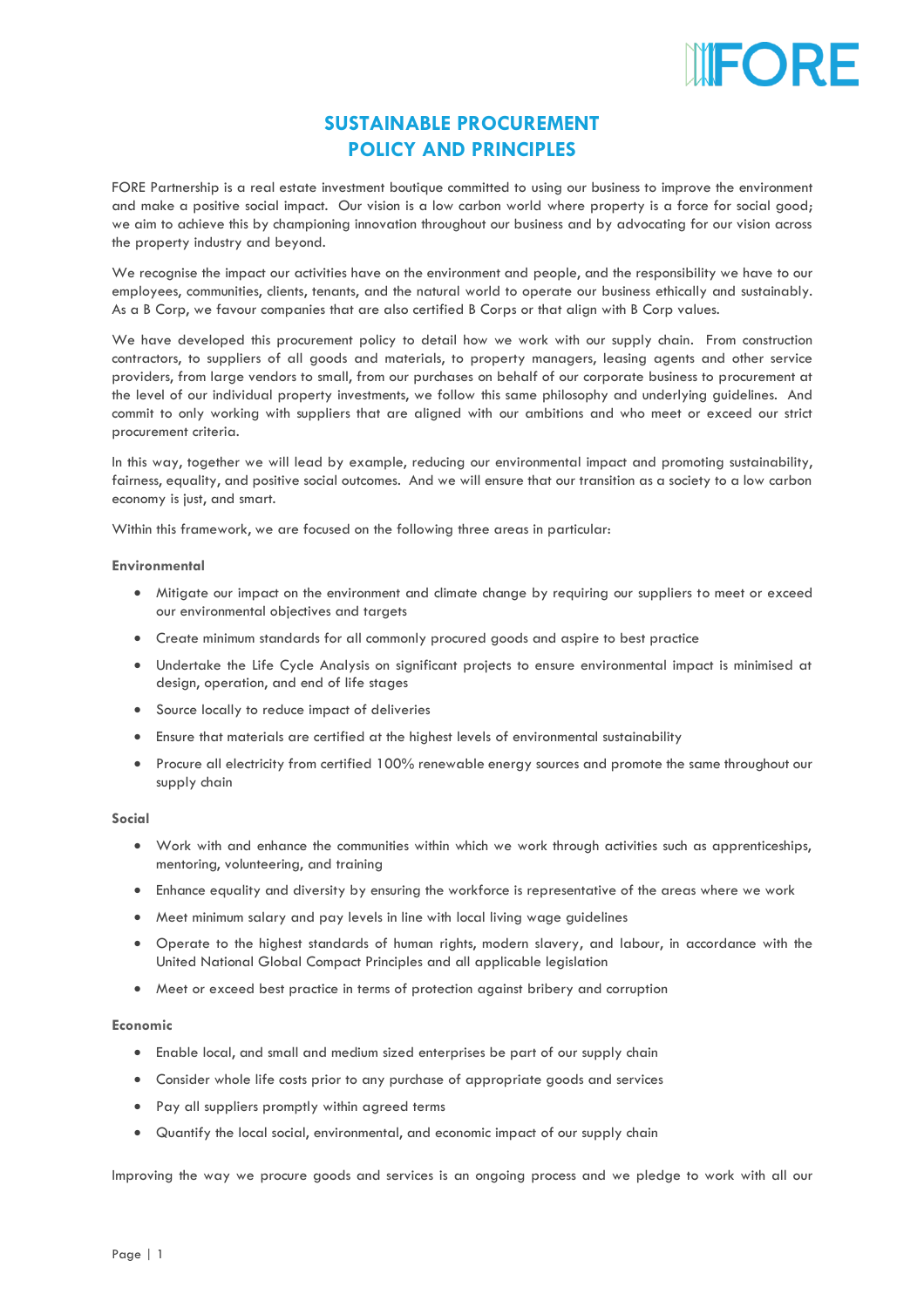

suppliers to drive improvement in our performance as well as their's. No doubt, there will be learnings we can take from our peers, and best practices we can adopt together in partnership.

Attached to this Policy and Principles document is a Supplier Code of Conduct. Please read this Code of Conduct carefully and if you are unable to commit to it, or if material breaches occur during our relationship together, please inform us by speaking to your FORE contact, by emailing us at info@forepartnership.com, or by writing to us (anonymously, if you prefer) at:

FORE Partnership 135-137 New Bond Street London W1S 2TQ United Kingdom

We value our relationship with you and look forward to many years of profitable and impactful work together.

Sincerely,

Basil Demeroutis Managing Partner

*Revised: December 2021 Next review: December 2022*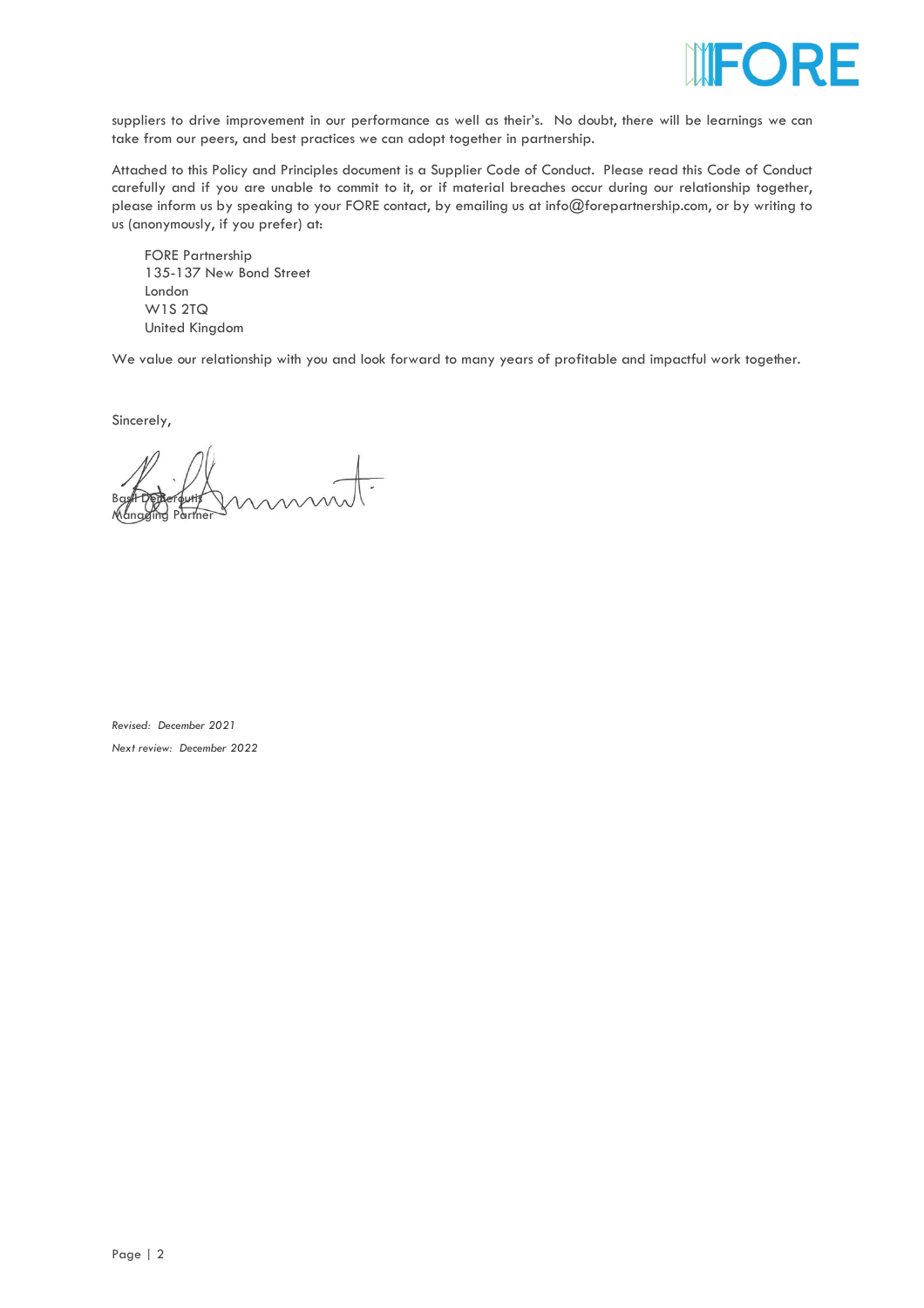

# **SUPPLIER CODE OF CONDUCT**

FORE Partnership asks each of our suppliers to commit to the following minimums criteria. This Code of Conduct cannot cover every possible situation, and we are all required to use our best judgment in applying the principles of our Procurement Policy in everything that we do, and to follow the spirit this Policy.

We appreciate that many of you who work with us have developed your own environmental sustainability and social responsibility guidelines, so we don't ask you to replace those with ours. However, we do ask that you respect our Code of Conduct and understand that we have made a fundamental commitment to work only with those firms whose standards are at least as rigorous as our own.

We ask that all key members of your firm who are dealing with us are made aware of this Code of Contact and you encourage them to follow it. We also recommend you pass along our requirements to you own supply chain, and make sure that our requirements are delivered, managed, and reported effectively.

By operating in line with this Code, we can all play a part in safeguarding our natural resources, deliver value to each of our stakeholders, improve resource efficiency, enhance business transparency, safeguard our natural capital, and leave a positive legacy for those who follow us.

## **Who does this apply to?**

- Suppliers of all goods, works, and services
- Firms and individuals
- No minimum value
- Contractors and subcontractors
- Those engaged with FORE Advisors LLP at a corporate level, and with any of our investments and properties, affiliates, subsidiaries, and joint ventures
- Suppliers must ensure their suppliers and subcontractors also comply with these standards and to have in place an up-to-date supply chain code of conduct of their own or agree to adopt ours

# **We ask that you respect the following guidelines:**

## **Environmental**

- Have in place an Environmental Management System, including sustainability and sustainable procurement policies, and provide a copy to us on request
- Take steps to minimise carbon and energy use within your operations and your own supply chain, including: reducing energy use during construction and delivery; enabling energy efficiency in use; developing a suitable management plan to monitor, manage, report and feedback on the performance for the above; and co-operating and co-ordinating with others including contractors, subcontractors and consultants engaged in connection with the works in furtherance of this principle
- Report on annual Scope 1 and 2 greenhouse gas emissions in line with the requirements set out by the relevant government agency
- Reduce impact on air quality by controlling dust and harmful emissions
- We encourage you to have ISO 14001 certification and keep this updated with regular audits. If ISO 50001 certification is not held, then we require you to regularly, independently audit your firm's environmental performance
- Identify environmental risks and manage those risks on any project you are managing for us
- Protect biodiversity and, where possible, deliver measurable net gains in biodiversity, including protecting trees and other habitats and wildlife on site, and complying with ecological and arboricultural mitigation requirements
- Minimise waste and use of materials and give preference to materials, products, and services with greatest circular-economy benefits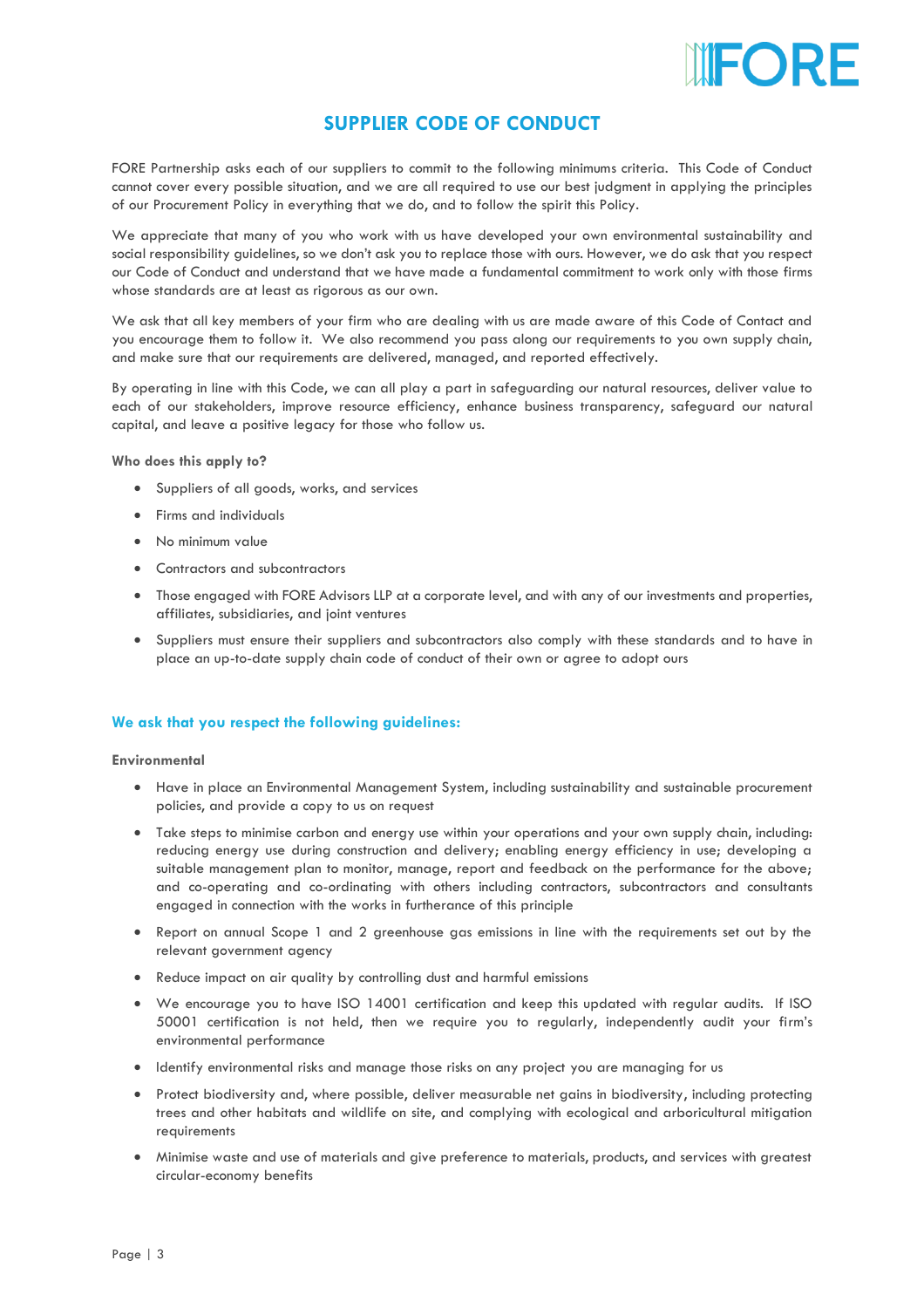

- Substitute the use of scarce minerals wherever possible quantify the embodied carbon of key materials
- Procure 100% timber and timber products from independently verified, legal and sustainable sources which meet the requirements of the UK Timber Regulation, certified under a suitable Chain of Custody regime ("CoC"), or the forest of origin should be licensed by the UK Forest Law Enforcement Governance and Trade ("FLEGT") scheme
- Maximise the use of cement replacement products in concrete mixes and to maximise the use of recycled concrete aggregate, ideally sourced / reclaimed from our site where you are working
- Maximise the use of recycled materials in your supply chain and provide certifications of recycled content if requested
- Not to use materials with any of the following substances under any circumstances: alkylphenols; asbestos; chlorofluorocarbons (CFCs); formaldehyde; hydrochlorofluorocarbons (HCFCs); polychlorinated biphenyls (PCBs); phthalates; short chain chlorinated paraffins; wood treatments containing creosote, arsenic or pentachlorophenol; materials containing micro bead plastics
- Eliminate the use of hazardous chemicals covered by the Stockholm and OSPAR Conventions, and ensure management in line with the European Chemicals Regulations
- Take all reasonable steps to minimise water usage
- Undertake training in carbon literacy for your staff
- On construction projects (with no minimum value), have a sustainability representative assigned and make them available to work with us to drive positive environmental outcomes

#### **Waste**

- Make available all information associated with primary, secondary, and tertiary packaging in accordance with the Packaging Waste Regulations
- Reduce and, if requested, take back packaging
- Replace and eliminate single use plastics
- Commit that 100% of wate is diverted from landfill and provide certifications if requested
- Resource Management Plan for all construction projects
- Follow the waste hierarchy` and consider waste hierarchy in decision making: Prevent, Reduce, Reuse, Recycle/Compost, Recover, Disposal

#### **Circular Economy**

- Where possible, employ closed loop systems that utilise the waste product from one process or product in another product or process.
- Share with us experiences of innovation in the circular economy
- Promote the circular economy principles to all associated supply chain partners

**Labour, bullying, discrimination and social**

- Pay employees the applicable local living wage, for example in London the London Living Wage and across the UK the National Living Wage
- Have in place and keep updated a Diversity & Inclusion Policy which builds on the relevant statutory provisions relating to race, sex, gender reassignment, age, disability, sexual orientation, religion or belief, pregnancy, maternity and otherwise
- Work with your own suppliers who actively manage diversity and inclusion in their workforce
- Provide details, if requested, of your approach to monitoring against this policy, as well as your recruitment, anti-bullying, and harassment training
- Upon request, provide data on the diversity of your workforce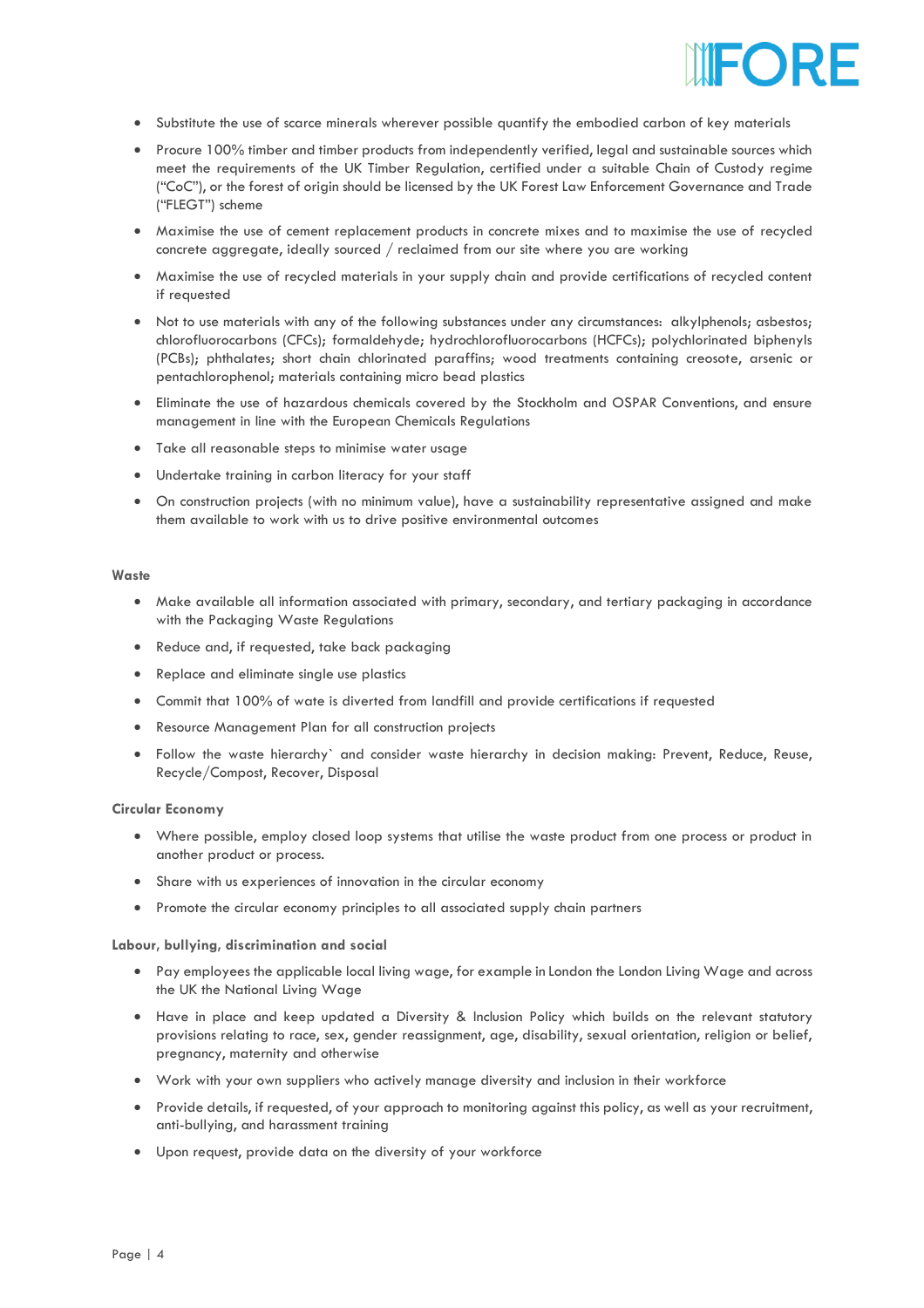

- Have in place policies to promote local employment, including graduate programmes, apprenticeships and use of local labour
- You may be required to report to us your expected and actual social value delivered on selected projects, and work with our third-party monitors to measure social value against our targets
- On construction projects (with no minimum value), have a CSR/communities representative assigned and make them available to work with us to drive positive social outcomes

## **Human rights**

- Demonstrate a commitment to equality of opportunity for individuals and groups enabling them to live their lives free from discrimination and oppression
- Comply with the United Nations Universal Declaration of Human Rights, the International Labour Organisation's standards on child labour and minimum age, the United Nations Global Compact and the Modern Slavery Act 2015, The Ethical Trading Initiative's (ETI) Base Code, and FORE's own Modern Slavery Code of Contact, a copy of which is available at www.forepartnership.com/modernslavery
- Provide a copy of your Modern Slavery Statement and other documents detailing the steps being taken to ensure that modern slavery and labour exploitation does not occur in your own business or your own supply chain
- Details of any products or materials sourced by you from high-risk countries of origin as defined by the Global Slavery Index 2018 by value and by percentage of total contract value
- If you are providing products or materials that are sourced from high-risk countries of origin we will need to understand more about the steps you are taking to ensure that modern slavery and labour exploitation does not occur. For more information, please visit the Global Slavery Index
- If requested, provide evidence that you conduct regular supply chain audits at least annually
- If requested, provide evidence that all staff, including temporary workers, have a written contract of employment and that they have not had to pay any direct or indirect fees to obtain work
- Commit to notifying the National Referral Mechanism as soon as you our any of your staff or suppliers become aware of any instance of Modern Slavery or Labour Exploitation taking place. The helpline number is 0800 0121 700 and website to report is as follows: www.modernslaveryhelpline.org/report

# **Economic**

- Offer small and medium enterprises, social enterprises and local businesses the opportunity to participate in our supply chain
- If requested, suppliers who are not classified as small or medium-sized enterprises shall provide details of attributable spend with SMEs
- Recruit locally and provide opportunities for graduates, trainees, apprenticeships and work experience
- Work with FORE to quantify the local social, environmental, and economic impact of our supply chain
- Pay your suppliers and subcontractors on time and in accordance with contract conditions

## **Health and safety**

- Embed health and safety as core elements in all that you do
- We ask that you and your staff engender a culture that is intolerant of unsafe behaviour, short cuts and unplanned work
- Support those who challenge these unsafe practices,
- Reports potentially unsafe incidents and injuries, and investigates fully in order to learn lessons

#### **Fraud, deception and dishonesty, gifts and hospitality**

- Adopt fair operating practices in which they act honestly, do not give or receive bribes, or participate in corruption
- Ad[here](https://forepartnership.com/fore-anti-bribery_gifts_and_hospitality-policy/) to FORE's anti-bribery policy, a copy of which is available at the link here (or at: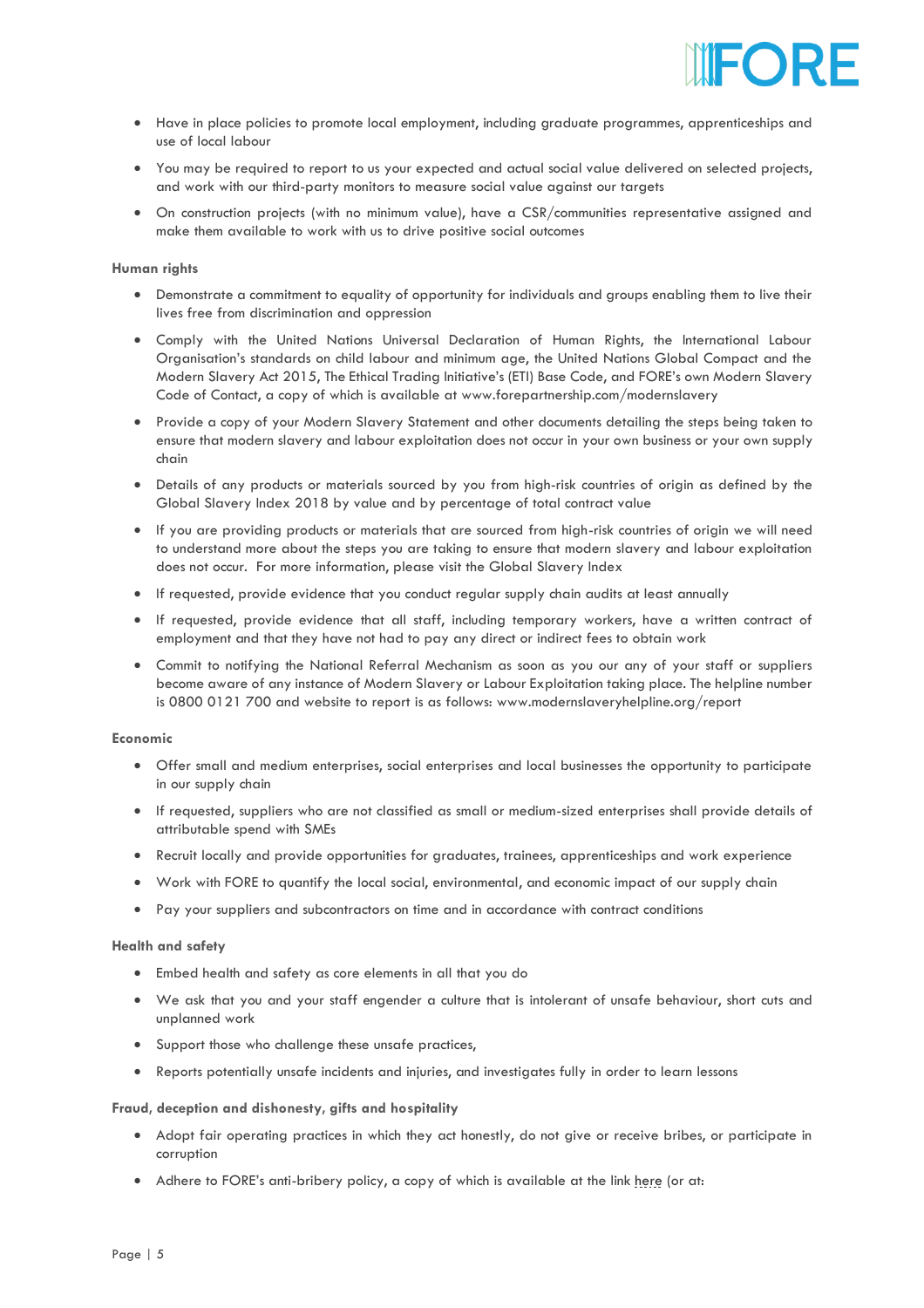

# [https://forepartnership.com/fore-anti-bribery\\_gifts\\_and\\_hospitality-policy/\)](https://forepartnership.com/fore-anti-bribery_gifts_and_hospitality-policy/)

# **Communities**

- Work with and enhance the communities within which you work through activities such as apprenticeships, mentoring, volunteering, and training
- Engage voluntary, community and social enterprises where appropriate to provide support and address wants and needs
- Engage community stakeholders to gain insight into concerns and challenges of a particular project and respond directly to peoples wants and needs

## **Reporting**

• Suppliers and their staff are asked to report any potential or actual breaches of our Supplier Code of Conduct to us, via your contact at the firm, via email using: [info@forepartnership.com](mailto:info@forepartnership.com)

or by writing to us (anonymously, if you prefer) at:

FORE Partnership 135-137 New Bond Street London W1S 2TQ United Kingdom

# **Supplier questionnaire**

- We require a detailed supplier questionnaire to be completed prior to engaging with us and annually thereafter by 1) our largest 15 suppliers, 2) any supplier providing more than £100,000 (or €100,000) in any one year, and 3) all building works contractors (with no minimum spend)
- All suppliers will be thoroughly vetted and may be requested to complete the questionnaire based on particular details of the nature of our relationship and the type of goods and services supplied

#### **Reporting**

• Suppliers and their staff are asked to report any potential or actual breaches of our Supplier Code of Conduct to us, via your contact at the firm, via email using [info@forepartnership.com](mailto:info@forepartnership.com) or by writing to us (anonymously, if you prefer) at:

> FORE Partnership 135-137 New Bond Street London W1S 2TQ United Kingdom

*Revised: December 2021 Next review: December 2022*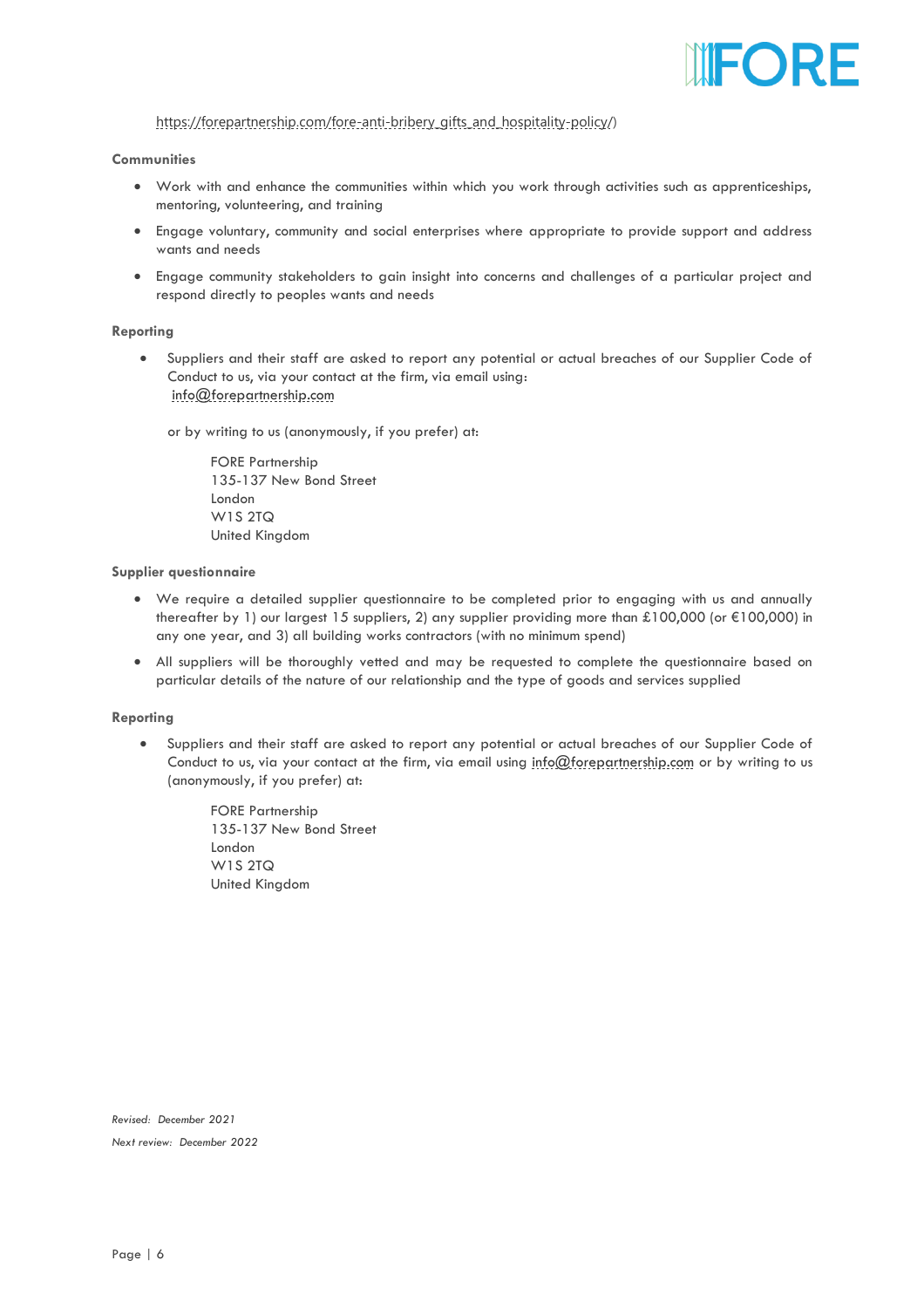

# **SUPPLIER QUESTIONNAIRE**

**Company name: \_\_\_\_\_\_\_\_\_\_\_\_\_\_\_\_\_\_\_\_\_\_\_\_\_\_\_\_\_\_\_\_\_**

# **Corporate Social Responsibility**

Please confirm if you have the following policies and staff training procedures in place:

| Anti-Bribery and Corruption Policy                                                                                                                                                                                                      | $Yes$ | $\square$ | $\underline{N}$ o       | $\square$ | N/A | 口 |  |  |  |
|-----------------------------------------------------------------------------------------------------------------------------------------------------------------------------------------------------------------------------------------|-------|-----------|-------------------------|-----------|-----|---|--|--|--|
| Modern Slavery Policy                                                                                                                                                                                                                   | Yes   | $\square$ | N <sub>Q</sub>          | 口         | N/A | 員 |  |  |  |
| <b>Whistleblowing Policy</b>                                                                                                                                                                                                            | Yes   | 口         | $Na$                    | $\square$ | N/A | 口 |  |  |  |
| Do you pay your workers at least the National Living Wage (or equivalent if outside the UK)?                                                                                                                                            | Yes   | $\Box$    | $Na$                    | $\Box$    | N/A | 口 |  |  |  |
| Do you pay your workers at least the London Living Wage (or equivalent local guideline, if one exists)?                                                                                                                                 | Yes   | 口         | $\underline{\text{No}}$ | 口         | N/A | 口 |  |  |  |
| Do you check that all your workers have the right to work in the jurisdiction in which they are employed?                                                                                                                               | Yes   | 口         | $\underline{N}$         | 口         | N/A | 員 |  |  |  |
| Do you use agency workers?                                                                                                                                                                                                              | Yes   | $\Box$    | $Na$                    | $\Box$    | N/A | 口 |  |  |  |
| Do you use subcontractors?                                                                                                                                                                                                              | Yes   | $\Box$    | $N_Q$                   | $\square$ | N/A | 口 |  |  |  |
| Has your company (or any current or former senior executive or company director) been accused of a criminal or givil offence in the last 5 years (whether or not resulting in a conviction) or<br>have any pending actions relating to: |       |           |                         |           |     |   |  |  |  |
| Bribery or corruption                                                                                                                                                                                                                   | Yes   | $\Box$    | $\underline{N}$         | 口         |     |   |  |  |  |
| Money laundering                                                                                                                                                                                                                        | Yes   | $\Box$    | $\underline{N}$         | 口         |     |   |  |  |  |
| VAT fraud or tax evasion                                                                                                                                                                                                                | Yes   | 口         | $Na$                    | 口         |     |   |  |  |  |
| Modern slavery or human trafficking                                                                                                                                                                                                     | Yes   | 口         | $Na$                    | 口         |     |   |  |  |  |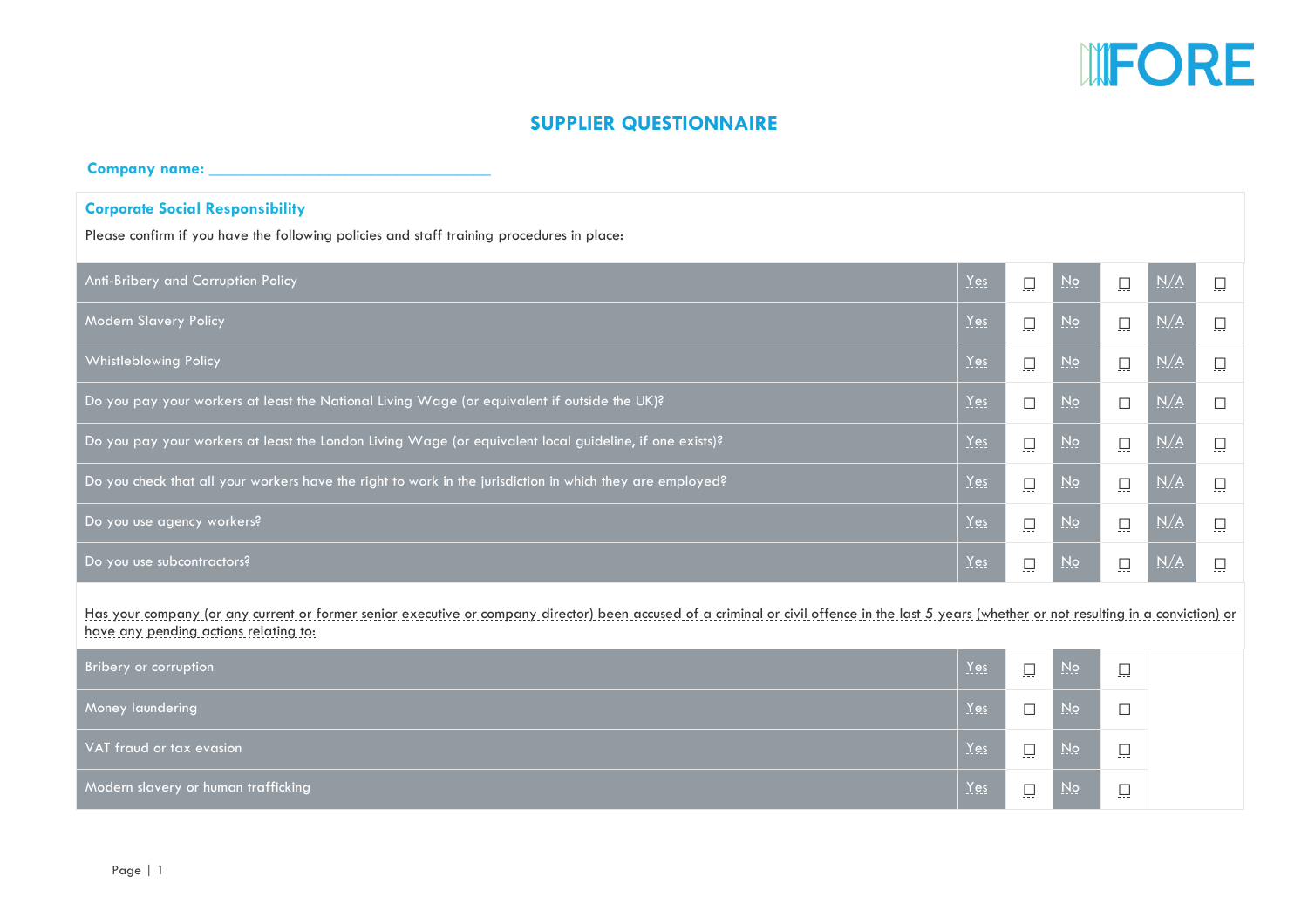

| Health and safety                                                                                          | Yes | $\Box$            | $\overline{M}$ o | $\Box$<br>المسال   |  |  |
|------------------------------------------------------------------------------------------------------------|-----|-------------------|------------------|--------------------|--|--|
| <b>Environmental legislation</b>                                                                           | Yes | $\Box$<br>المسترد | <u>No</u>        | $\Box$<br>المسترقي |  |  |
| Employee discrimination                                                                                    | Yes | $\Box$<br>يسين    | <u>No</u>        | $\Box$<br>يبيل     |  |  |
| Conspiracy                                                                                                 | Yes | $\Box$            | <u>No</u>        | $\Box$<br>ليبل     |  |  |
| If you have answered yes to any of the above questions, you must provide details of the actions and dates. |     |                   |                  |                    |  |  |

| <b>Quality Assurance</b>                                                                                               |     |                         |  |
|------------------------------------------------------------------------------------------------------------------------|-----|-------------------------|--|
| Does your organisation hold a recognised quality management certificate from a UKAS-accredited body, e.g., ISO9001?    | Yes | $\underline{\text{No}}$ |  |
| If Yes, please supply a copy of the certificate and continue to the next question. If No, please answer the following: |     |                         |  |
| Do you have documented procedures for quality management for your company's organisation?                              | Yes | <u>No</u>               |  |
| Do you have procedures for dealing with non-conformance of quality management?                                         | Yes | <u>No</u>               |  |
| Do you have a continuous improvement programme in place?                                                               | Yes | <u>No</u>               |  |
| Do you audit the performance/validity of internal systems?                                                             | Yes | No <sub>l</sub>         |  |
| Do you use statistical techniques for controlling product/service quality?                                             | Yes | No,                     |  |

| <b>Business Continuity and Resilience</b>                                                             |              |             |        |
|-------------------------------------------------------------------------------------------------------|--------------|-------------|--------|
| Does your organisation hold a recognised information security management certificate, e.g., ISO27001? | $Yes$ $\Box$ | <u>No l</u> | $\Box$ |
|                                                                                                       |              |             |        |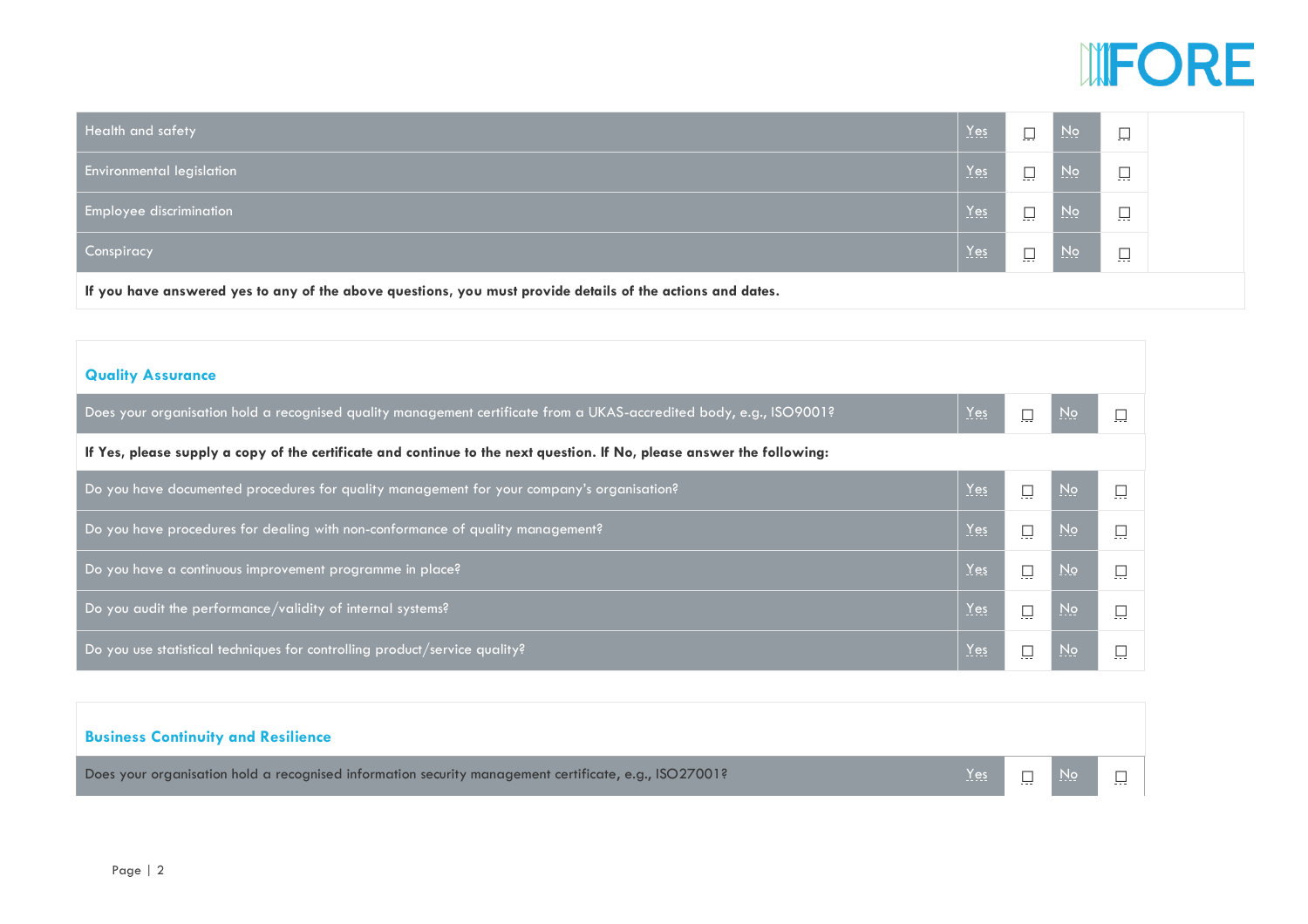# **INFORE**

| If Yes, please supply a copy of the certificate and continue to the next question. If No, please answer the following: |            |           |  |
|------------------------------------------------------------------------------------------------------------------------|------------|-----------|--|
| Do you have a documented business continuity plan?                                                                     | Yes        | <u>No</u> |  |
| When was it last updated?                                                                                              |            |           |  |
| Do you regularly test the plan (minimum annually)?                                                                     | Yes        | <u>No</u> |  |
| Do you provide training to all staff to ensure that they know what to do in the event of a disruption to services?     | <u>Yes</u> | <u>No</u> |  |

| <b>Information Security</b>                                                                                                       |     |     |           |  |  |  |
|-----------------------------------------------------------------------------------------------------------------------------------|-----|-----|-----------|--|--|--|
| Please record your ICO registration number here or provide reasons for not being registered:                                      |     |     |           |  |  |  |
| Does your organisation hold a recognised information security management certificate from a UKAS-accredited body, e.g., ISO27001? | Yes |     | <u>No</u> |  |  |  |
| If Yes, please supply a copy of the certificate and continue to the next question. If No, please answer the following:            |     |     |           |  |  |  |
| Does your organisation comply with the Data Protection Act 2018?                                                                  | Yes |     | <u>No</u> |  |  |  |
| Do you have a written Data Protection Policy?                                                                                     | Yes |     | <u>No</u> |  |  |  |
| Do you have a procedure for dealing with security incidents?                                                                      | Yes | يست | <u>No</u> |  |  |  |

# **Environmental Compliance**

Please provide the following information and attach supporting documentation

Has your organisation had any enforcement notices or prosecutions by the Environment Agency (or similar bodies in countries in which you operate) in the past 3 years? If you answer yes, please provide detailed documentation.<br>Operate) in the past 3 years? If you answer yes, please provide detailed documentation.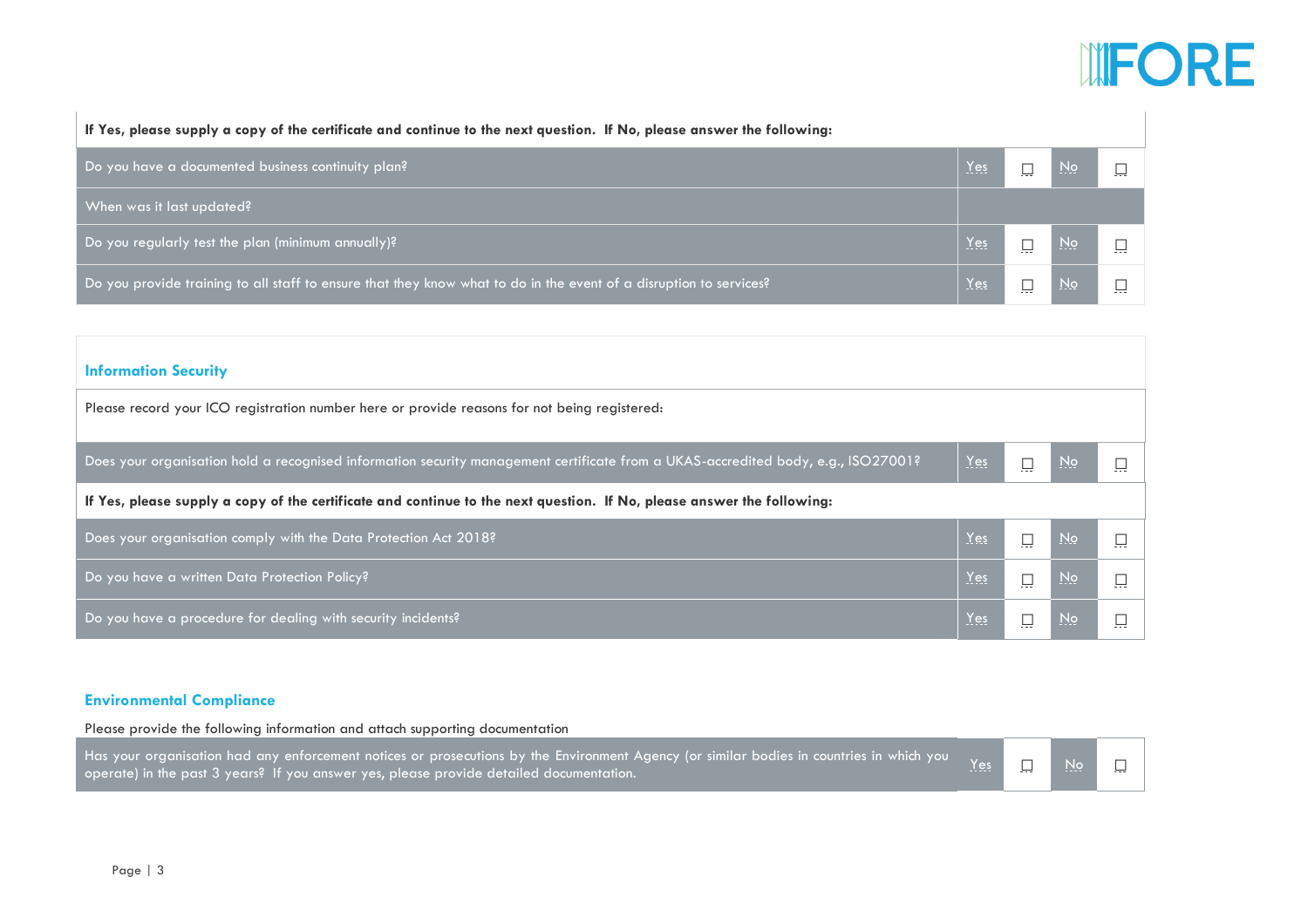# UFORE

| Does your organisation operate a formal certified environmental management system from a UKAS accredited body, e.g., EMAS or<br>ISO14001? | Yes        |  | <u>No</u> |  |  |
|-------------------------------------------------------------------------------------------------------------------------------------------|------------|--|-----------|--|--|
| If Yes, please supply a copy of the certificate and continue to the next question. If No, please answer the following:                    |            |  |           |  |  |
| Do you have documented procedures for environmental management for your company's organisation?                                           | Yes        |  | <u>No</u> |  |  |
| Do you have a continuous improvement programme in place?                                                                                  | Yes        |  | <u>No</u> |  |  |
| Do you audit the performance/validity of internal environmental management systems?                                                       | Yes        |  | <u>No</u> |  |  |
| Do you provide environmental awareness training for your workers?                                                                         | <u>Yes</u> |  | <u>No</u> |  |  |

# **Sustainability**

| Please provide the following information and attach supporting documentation                                                                                                                   |     |        |                        |  |
|------------------------------------------------------------------------------------------------------------------------------------------------------------------------------------------------|-----|--------|------------------------|--|
| Does your organisation have a commitment to be Net Zero Carbon? If yes, please provide details.                                                                                                | Yes | 口      | $\overline{\text{No}}$ |  |
| Is you company a certified B Corp?                                                                                                                                                             | Yes | $\Box$ | $Na$                   |  |
| Does your organisation have a green/responsible sourcing procurement policy and standards? If yes, please provide a copy.                                                                      | Yes | 口      | $\underline{NQ}$       |  |
| Is your company working towards an environmental accreditation? If yes, please provide details as to which accreditation and when you<br>expect to receive it.                                 | Yes | П      | <b>No</b>              |  |
| Has your organisation undertaken/participated in sustainability initiatives within the past 3 years? (e.g., tree planting, no travel weeks, giving to<br>communities, charitable giving, etc.) | Yes | П      | No                     |  |
| Does your organisations have a sustainability policy towards suppliers? If yes, please provide a copy.                                                                                         | Yes | П      | N <sub>o</sub>         |  |
| Does your organisation report annually on its environmental/sustainability performance?                                                                                                        | Yes |        | <b>No</b>              |  |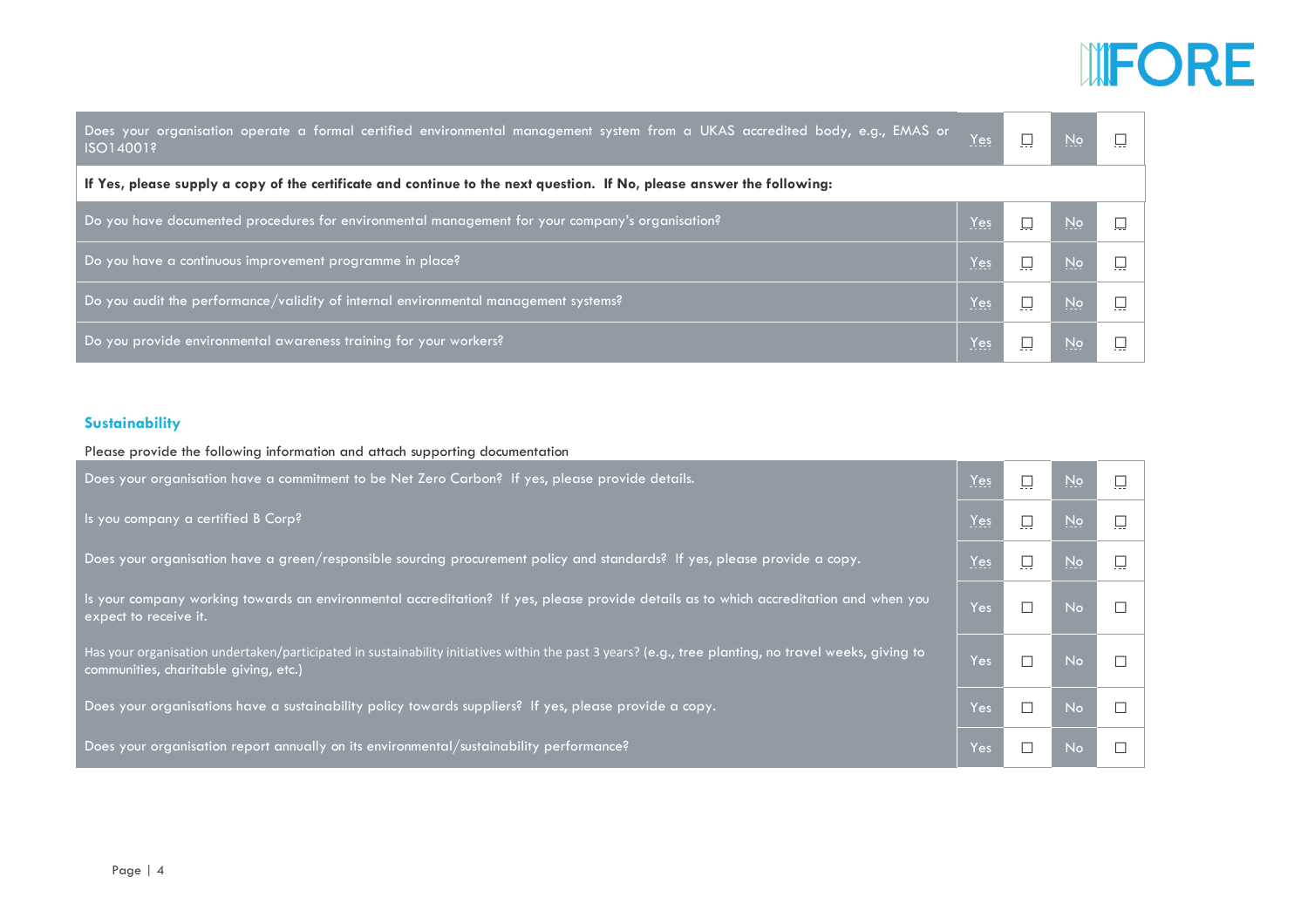# **INFORE**

We require our suppliers to deliver goods and services that adhere to our Sustainable Procurement Policy and Procedures, and our Supplier We require our suppliers to deliver goods and services that adhere to our Sustainable Procurement Policy and Procedures, and our Supplier | Yes □ No □<br>Code of Conduct. Have you received a copy of both these documents and d

Please provide a response, supported by track record examples, which demonstrates how your organisation will meet this requirement

What are the potential adverse environmental and social impacts of the products and services that you are proposing to supply to us and what actions have you taken to minimise these?

# **Health and Safety**

Please provide the following information and attach associated documentation

| Current signed and dated Health and Safety Policy and arrangements      | Yes | $\square$ | $\underline{N}$         | $\square$ | N/A                             | $\square$ |
|-------------------------------------------------------------------------|-----|-----------|-------------------------|-----------|---------------------------------|-----------|
| Details of the Health and Safety competent person                       | Yes | $\Box$    | $\overline{N}$          |           | N/A                             |           |
| Emergency and first aid arrangement details                             | Yes | $\Box$    | N <sub>Q</sub>          | $\Box$    | N/A                             | ρ         |
| Do you supply your mobile employees with emergency first aid packs?     | Yes | $\Box$    | $\underline{\text{No}}$ |           | N/A                             | $\Box$    |
| Are your mobile employees trained to administer self-help first aid?    | Yes | $\Box$    | N <sub>2</sub>          | ρ         | $\underline{\text{N}}/\text{A}$ | Ω         |
| Do you have a lone worker policy?                                       | Yes | $\Box$    | N <sub>Q</sub>          | $\Box$    | N/A                             | ρ         |
| Do you have an emergency contact system for out of hours working?       | Yes | $\Box$    | $\overline{N}$          | $\Box$    | N/A                             | $\square$ |
| Do you provide health and safety induction training for your employees? | Yes | $\square$ | No                      |           | N/A                             |           |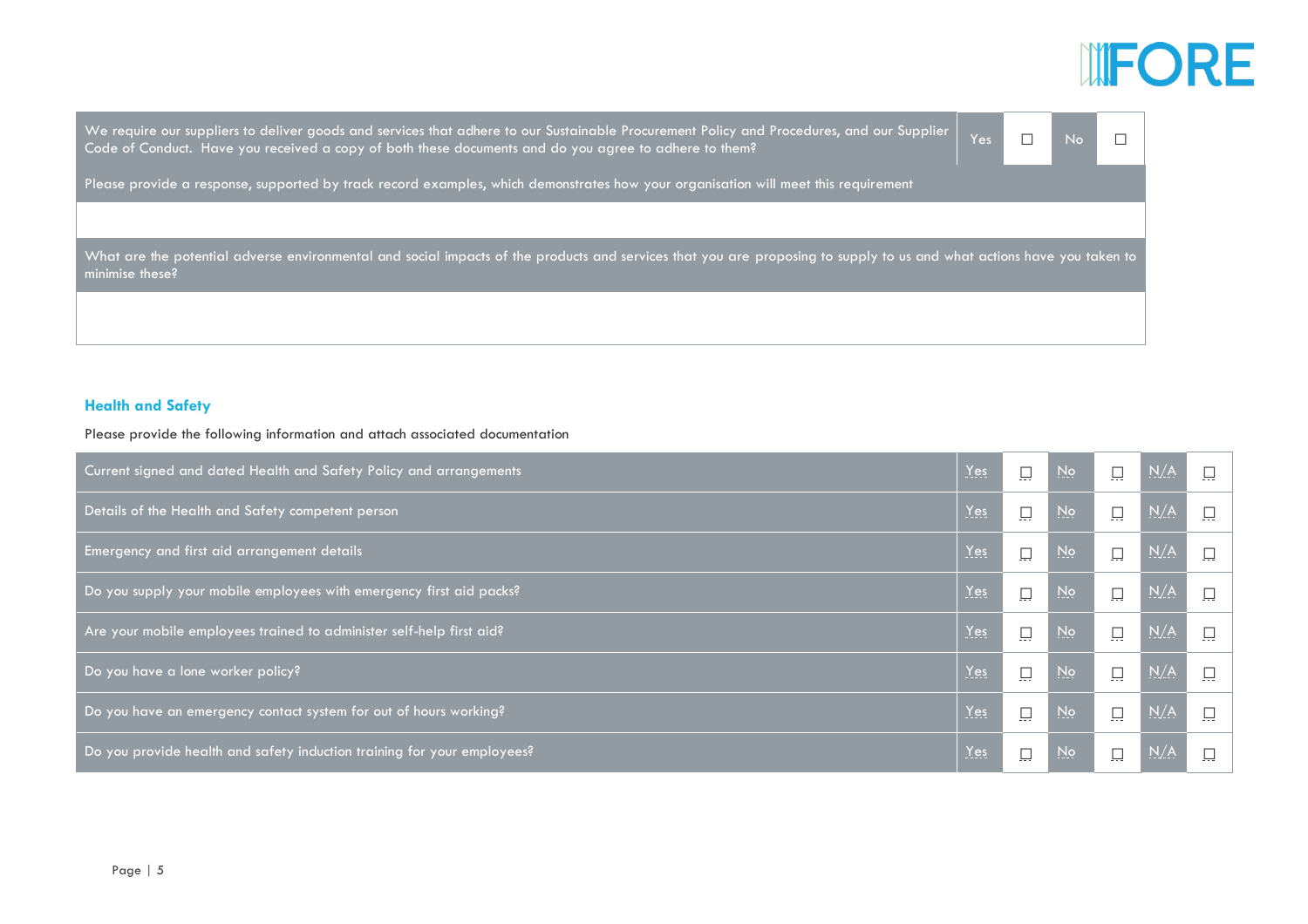

| Do you provide asbestos awareness training to those potentially at risk?                                                                         | $Yes$ | ρ         | $\underline{N}$  | $\Box$    | N/A |   |
|--------------------------------------------------------------------------------------------------------------------------------------------------|-------|-----------|------------------|-----------|-----|---|
| Do you provide training for any hazardous equipment for anyone using it?                                                                         | Yes   | $\square$ | No               | $\square$ | N/A | 口 |
| Do you provide training to anyone working at heights and using work at height equipment?                                                         | $Yes$ | $\Box$    | $\underline{No}$ | $\square$ | N/A |   |
| Have you documented that all of the operatives undertaking works of a technical nature are suitably trained and you hold proof of<br>competence? | Yes   | $\square$ | N <sub>Q</sub>   | $\square$ | N/A | Q |
| Do you provide health and safety management training for your managers and supervisors?                                                          | $Yes$ | $\Box$    | No               | $\Box$    | N/A |   |
| Do you carry out site toolbox talks for your operatives on a regular basis?                                                                      | Yes   | $\square$ | No.              | $\square$ | N/A | 口 |
| Please provide information on how training is kept up to date:                                                                                   |       |           |                  |           |     |   |
|                                                                                                                                                  |       |           |                  |           |     |   |

# **Accident and Incident Statistics**

Please provide number of incidents for each of the last three years and the current year to date:

|                                                    | 3 years<br><u>ago</u> | 2 years<br>ago | Last year | <b>Year to</b><br>date |
|----------------------------------------------------|-----------------------|----------------|-----------|------------------------|
| Total number of employees employed by your company | N/A                   | N/A            | N/A       |                        |
| Number of fatalities                               |                       |                |           |                        |
| <b>RIDDOR</b> reportable accidents                 |                       |                |           |                        |
| Over three day lost time accidents                 |                       |                |           |                        |
| Number of RIDDOR dangerous occurrences             |                       |                |           |                        |